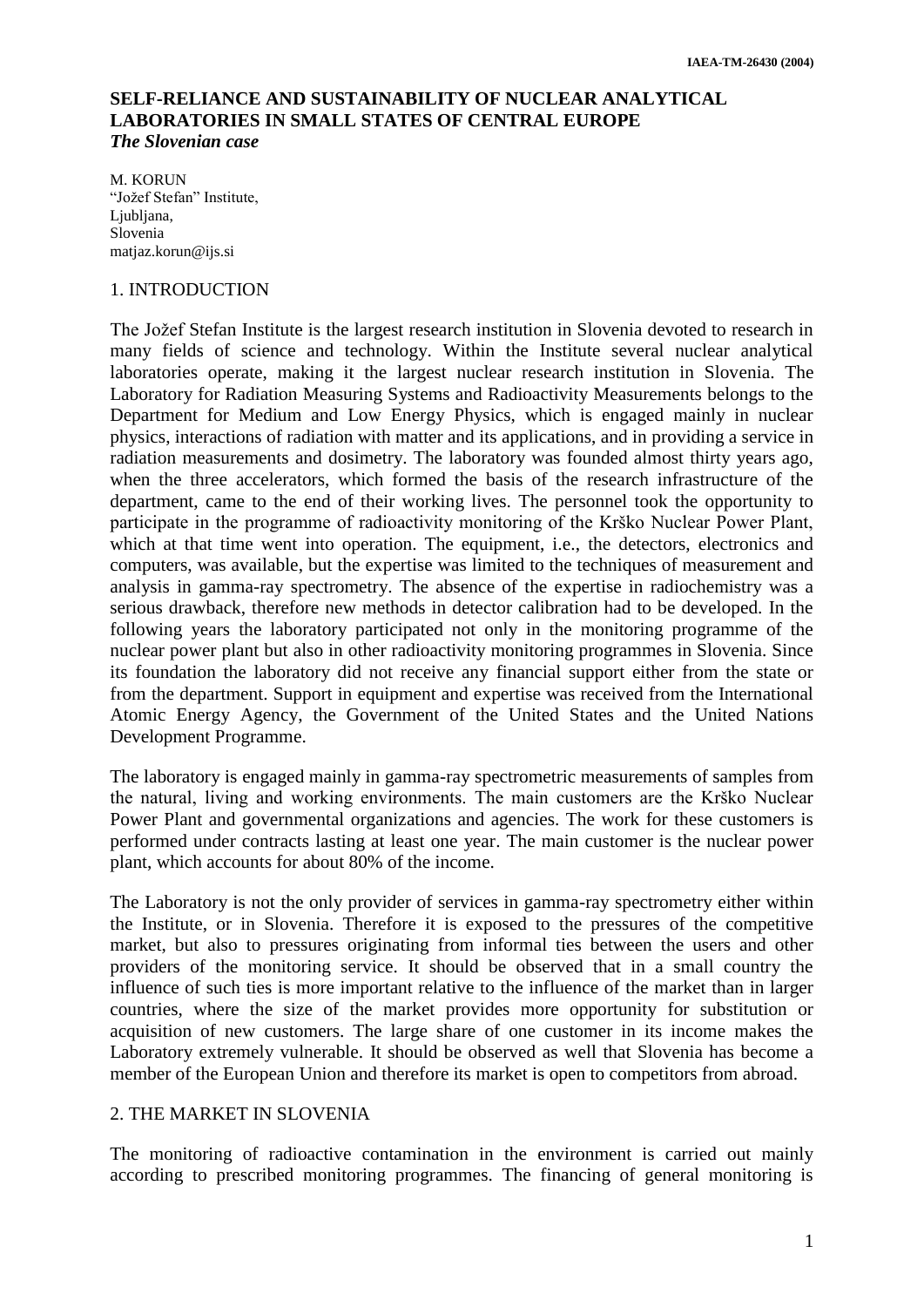provided by the Ministry of Health and the Ministry of Environment, Spatial Planning and Energy. Site specific monitoring programmes refer to facilities that are permitted to emit radioactive substances to the environment. The size of the programme is related to the expected activities released and the influences of the emissions on the population and environment. Besides the nuclear power plant, the uranium mine in closure, the Reactor Centre managed by the Jožef Stefan Institute and the Central Interim Storage for Low and Intermediate Level Waste managed by the Radwaste Management Agency operate sitespecific monitoring programmes. The costs of all programmes together amount to approximately 900 000  $\epsilon$  annually but the sum is likely to drop below 700 000  $\epsilon$  in the near future.

All programmes have to be approved by the regulatory bodies. The statutory regulatory bodies, for radioactivity are the Slovenian Nuclear Safety Administration and the Slovenian Radiation Safety Administration. Besides approving, the regulatory bodies report yearly on the monitoring results to the National Assembly. As a consequence, the end users of the results of the monitoring programs, beside the operators of the facilities, are also the regulatory bodies. It is therefore in their interest to maintain a high quality of the programmes. On the other hand, the operators are free to choose the provider of the monitoring service, as long as the provider complies with the specifications of the programme.

Besides monitoring programmes the possibilities to use gamma-ray spectrometric measurements for other purposes are small. These are mainly related to food control and small contracts with the regulatory bodies, aimed at specific radiological or radioecological projects. At the time being there are two providers of gamma ray spectrometric measurements in Slovenia which are accredited, one a public research institute and the second a private company. It was the policy of the large customers to maintain two providers of the monitoring service in order to prevent monopolistic behaviour. After joining the European Union, this policy is likely to change, exposing the providers from Slovenia to competition from providers from other member states.

However, the possibility of losing both Slovenian providers would leave the regulatory bodies and also operators of nuclear installations without expertise at hand in many fields of radiation measurement, especially the expertise needed in event of an emergency. It is therefore not in their interest to lose both providers, but they may sacrifice one in order to keep the prices as low as possible.

## 3. THE PROTECTIVE MECHANISMS

As was shown, the Slovenian market for gamma-ray spectrometric measurements is small and divided between two providers of the service. The capacities of the personnel and the equipment are therefore not fully engaged which incurs additional costs to the service. Both providers are therefore vulnerable to competition, especially to low price offers from other member states of the EU.

To protect local expertise connected with the provision of environmental monitoring services, the regulatory bodies are inclined to set up protective barriers in order to prevent low-price competitors from abroad successfully tendering for their offers. The kinds of barriers they are prepared to set up promote the quality of the expertise they expect from the providers of the monitoring service. They are therefore inclined to set high standards for the quality of the service. On the other hand, the providers accept the quality imposed in order to decrease their vulnerability.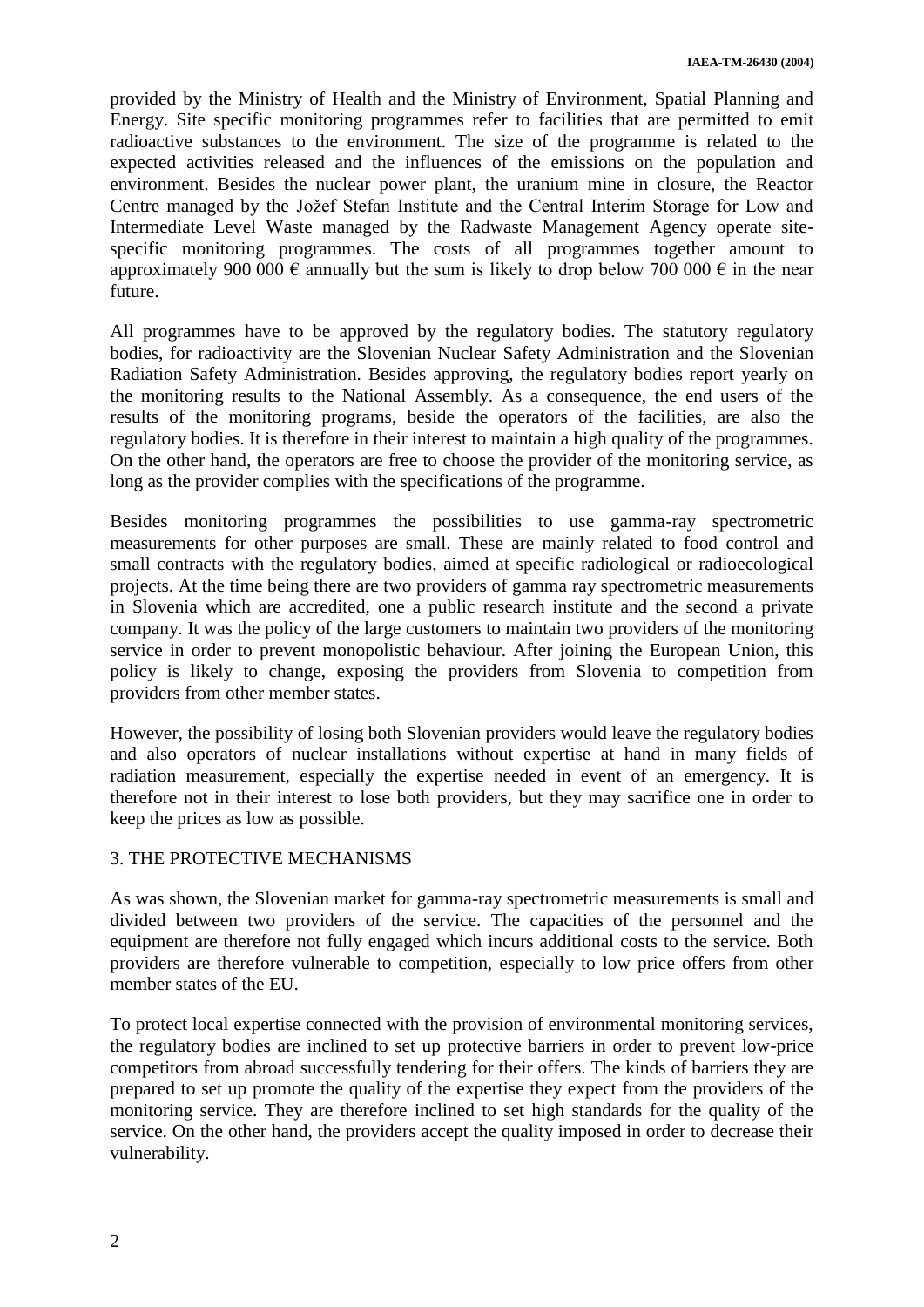It should be observed that this process mimics the situation which occurs in service to industry. In contrast to the measurements performed for industry, where the demand for quality is high, the quality in control measurements, such as measurements performed within prescribed monitoring programmes, is defined in the legislation. The motivation for requesting a high quality of service in the legislation on one hand and preparedness to offer or even surpass the requested quality on the other hand introduces a working regime similar to that in industry. Here a kind of synergy can be identified resulting in a high quality of the service and better sustainability of the providers of the service.

National nuclear research institutions are capable of meeting the high standards because of their expertise in research in the nuclear field and their traditions. Because of their broad capabilities, as compared to private companies, the regulatory bodies regard them as natural partners in managing the technical aspects of radiation monitoring such as checks of equipment of the providers of the service, assessment of the quality of their systems, design of the system of control measurements, assessment of the quality of results, advising in case of changes of legislation, etc. Their main drawback with respect to private companies is their smaller possibility to influence the costs, but here their corresponding advantage is their smaller motivation to make a profit, because they are not free in allocating it.

The protective mechanisms are a set of criteria, which the providers can fulfill but on the lowprice competitors they are posing additional costs, therefore they must increase their prices. The barriers, set up to reduce the pressure of competitors from abroad, can be structured in analogy to the main virtues which the customers prize when evaluating suppliers of goods: price, quality, delivery time, service. All requirements for these properties, except the price, can be incorporated in some kind of regulation. The quality can be described by the minimum detectable activities for radionuclides, which are rarely detected, relative uncertainties for radionuclides which are often detected, by prescribing minimal technical requirements for the equipment, requiring participation in proficiency tests, prescribing minimal success in these tests, etc. Because the requirements characterizing the conditions of reporting, which represents the delivery, may comprise the form and content of the reports due to reporting uncertainties and dose estimates, there is an additional requirement to report the activities of all radionuclei recorded in the spectra with conditions when special reports must be submitted, e.g., in the case of increased concentrations or detection of new radionuclides. In the case of monitoring the service represents the ability of the provider to assist the customer in the case of unforeseen events or to support him in performing other tasks related to monitoring of radioactivity. Requests the regarding service can be expressed in terms of the number of measurements which the provider must be able to perform in addition to the contracted measurements, the competence of the personnel, etc.

The criteria, used by regulatory bodies for evaluation of the providers, increase the efficiency of the protection. By requesting fulfillment of high criteria for the quality of monitoring, reporting and the ability to service other needs of the costumer, the protection of one provider is not absolute, since other providers may be able to fulfill the criteria. Therefore the providers, or the institutions where they reside, must undertake actions on its own to decrease their vulnerability.

## 4. THE NATIONAL NUCLEAR INSTITUTES

Traditionally, national nuclear institutions are research oriented. They may maintain close contacts with universities to participate in the education process. The environment is academic and therefore important criteria for promotion of personnel are related to the number of publications, mentorship of graduate and postgraduate students and other measures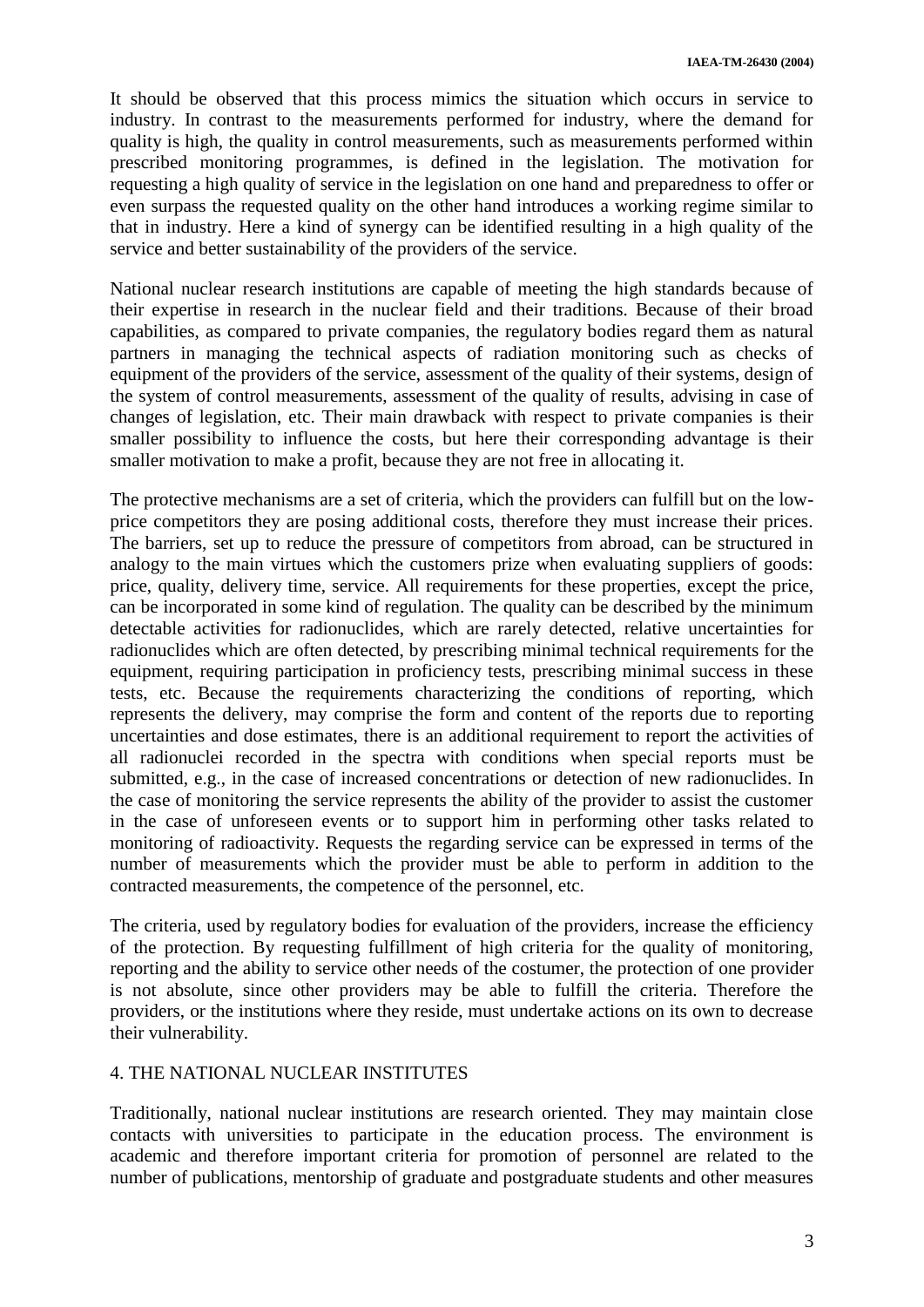of excellence in research. Personnel may be not motivated to engage in activities where the main burden of work lies in performing routine tasks such as sampling, sample preparation and measurements. Also the management of national nuclear research institutions may be in doubt whether these activities belong to an organization which is primarily devoted to research.

Since it is not expected that the national nuclear institutes will adapt the criteria for evaluation of the nuclear analytical laboratories the described situation poses an additional pressure on the laboratories providing services related to monitoring of radioactivity. To demonstrate their compatibility with the environment in which reside, their activities must result in achievements, which the academic sphere prizes. One possibility is to keep the quality of their work at a level which enables its publication. As the result, not only the recognition of their peers is attained, but also the vulnerability is smaller since the quality of the service and the reputation of the laboratory are improved.

In order to demonstrate the compatibility of the engagement of the Laboratory for Radiological Measuring Systems and Radioactivity Measurements with that of the Institute, it was decided not to rely on standard methods in gamma-ray spectrometry during the process of acquiring accreditation according to the ISO 17025 standard, but to develop original methods. As the result, the scientific output of the laboratory was extremely high when compared with other laboratories of similar size within the Institute on the basis of bibliographic criteria. In addition to that, a broad scope of accreditation was achieved, namely measurements the activity of any gamma or X ray emitters in homogeneous cylindrical samples of any homogeneous material.

Similar to the scientific and technical performance, the business performance can be improved as well. But here it has to be taken into account that the education of the personnel in national nuclear institutes is mainly technical therefore it may not possess the necessary knowledge and skills. It can be observed that the ISO 17025 standard requests some elements of good business practice to be implemented. To expand the knowledge the laboratory management already acquired during the accreditation process in a broader framework and to increase their competence, education and training of the laboratory management may often be necessary. The corresponding courses should build on the requirements of the ISO 17025 and ISO 9001 standards, since these represent the basis of the existing knowledge of laboratory management. Here the International Atomic Energy Agency could provide the necessary opportunities for acquisition of relevant knowledge.

Other actions aimed at reducing the vulnerability of nuclear analytical laboratories require deeper adaptation of the organization of the national nuclear institutes. Reducing the price, for instance, is difficult for public organizations since they lack many possibilities to reduce the costs of the service.

### 5. CONCLUSION

National nuclear institutes are often research oriented public organizations with extensive expertise in radiation measurements, dosimetry and metrology of ionizing radiation. In small countries a large part of the national capabilities, which can provide the service and expertise in the fields of use of radioactivity and ionizing radiation, resides in such national nuclear institutes. Therefore they represent a valuable asset for the regulatory bodies which are authorized for radioactivity and ionizing radiation. These bodies are in charge to assure the compliance of the practice with the requirements in the legislation. As a consequence, the regulatory bodies are prepared to support the aims of national nuclear institutes to maintain